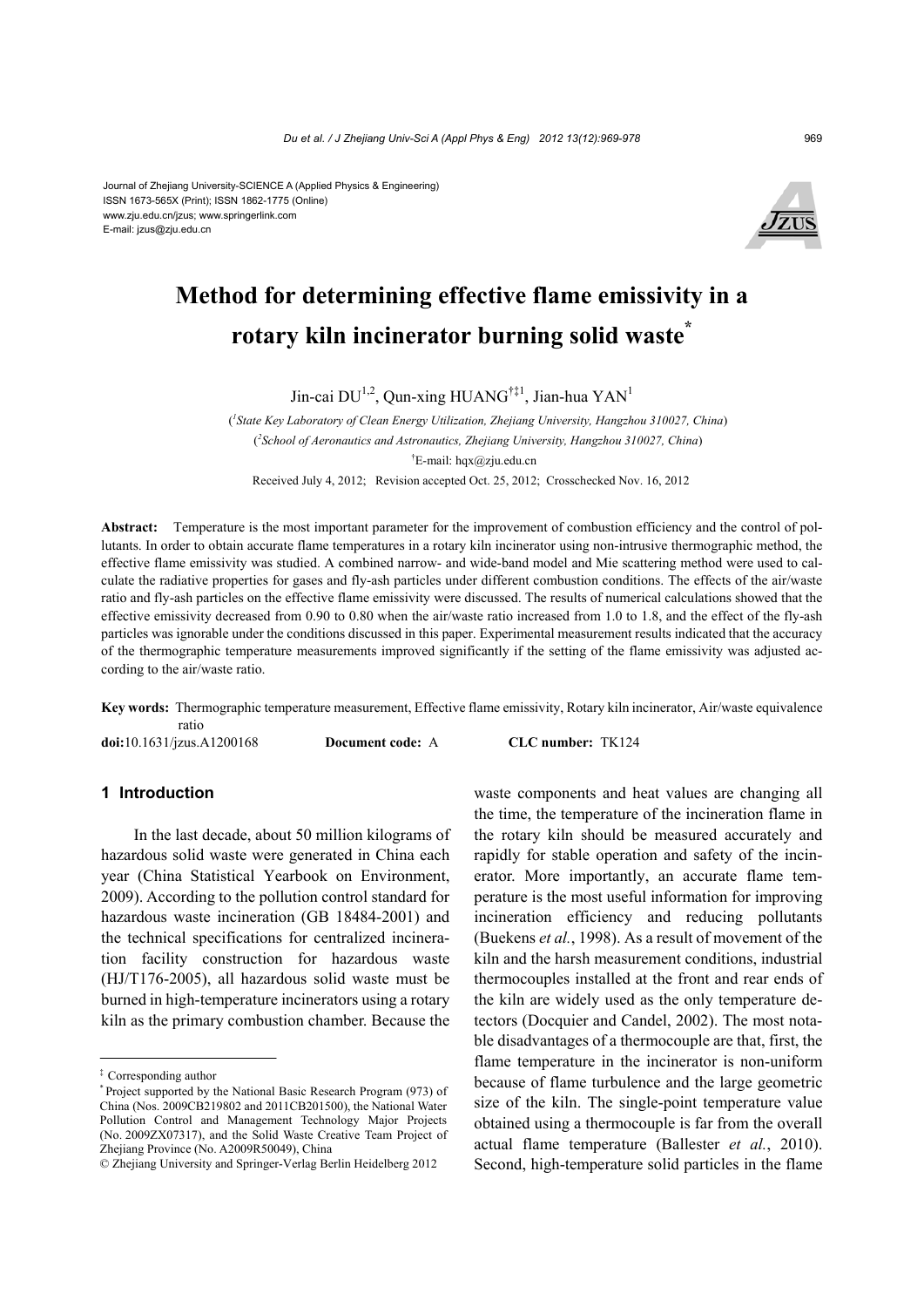will deposit on the thermocouple cover and gradually increase its response time, and will cause measurements to be unreliable. In the past few years, the poor performances of thermocouples have caused many waste incineration systems to suffer from slagging, refractory failure, and other incineration control problems (Manca and Rovaglio, 2002). Some systems cannot meet the pollution control standards for hazardous waste incineration and become another emission source of polychlorinated dibenzo-*p*-dioxin and polychlorinated dibenzofuran (Ni *et al.*, 2009). To obtain accurate flame temperatures in rotary kiln incinerators, many researchers have turned to non-intrusive thermographic temperature measurement techniques using infrared cameras, which are also capable of providing 2D flame temperature distributions. The thermographic method is fast and very attractive for temperature measurements under restricted measurement conditions. For example, a solid waste mass burning plant in Germany employed an infrared thermographic camera along with a fuzzy logic system to regulate the under-fire oxygen concentration, which was adjusted in each grate zone to respond to the inhomogeneity of the waste (Gohlke and Busch, 2001). A simultaneous inner and outer thermographic imaging system has been successfully used to control over-temperature slagging in an industrial waste incinerator to prolong the lifetime of refractory bricks (Vosteen *et al.*, 2002). Subramanya and Choudhuri (2004) proposed a dynamic zonal technique for evaluating the equivalence ratio from infrared flame imaging using a dynamic tracking method.

The main problem with thermographic temperature measurements is that the measurement accuracy depends significantly on the choice of flame emissivity in the infrared spectral range of the camera, and because of the poor understanding of the radiative properties of heterogeneous flames in the incinerator, most thermographic temperature measurements have treated the flame radiative emissivity as a constant value (Manca and Rovaglio, 2002; Ballester *et al.*, 2010). Although the radiative properties of pure gases and particles have been explored intensively for many years (Edwards, 1962; Edwards and Balakrishnan, 1973; Li and Tong, 1995; Modest, 2003), only a few reports have dealt with the emissivity of non-laboratory heterogeneous combustion flames,

especially in the infrared range. Chang and Rhodes (1995) proposed a mathematical model for studying the effects of various particulates on flame radiative properties in solid waste incinerators. Planas-Cuchi *et al.* (2003) measured the emissivity of a liquid hydrocarbon pool flame using an infrared camera, and proposed a new correlation for the estimation of flame emissivities with different fire diameters. Sudheer and Prabhu (2010) investigated gasoline pool fires and found that the emissivity at the flame tip was lower than that at the base of the pool fire. Águeda *et al.* (2010) discussed the emissivity of a forestwood-fueled fire, and according to their results, only flames thicker than 3.2 m exhibited an emissivity close to that of a blackbody (0.9), and the associated extinction coefficient was 0.72. Parent *et al.* (2010) investigated the emission of a vegetation flame and found that the radiative emission contribution from soot particles was relatively weak compared with those of the gas components in the infrared region. The above discussion provides useful information on the radiative emission characteristics of heterogeneous flames.

In this study, the effective emissivity of a heterogeneous flame in a commercial industrial waste incinerator using a rotary kiln was fully investigated under different burning conditions. A gas absorption band model and Mie method were used to determine the radiative properties of gases and fly-ash particles, respectively. The concentrations of gas and particles in the flame were obtained from mass and energy balance calculations by taking the waste burnout rate and air/waste equivalence ratio into consideration. The effects of particles and air/waste ratio on the effective flame emissivity were discussed.

## **2 Incineration facility and waste character**

The incineration plant discussed in this study is located north of Hangzhou city and has been operating since 2008. The rotary kiln, also called the primary oxidation chamber, is a refractory-bricked, horizontal steel drum with an inside diameter of 3.0 m and a length of 9.0 m. Fig. 1a shows a photograph of the kiln. The kiln is rotated by a reversible driver of controllable speed. A diesel burner provides the energy to heat the interior of the kiln to the ignition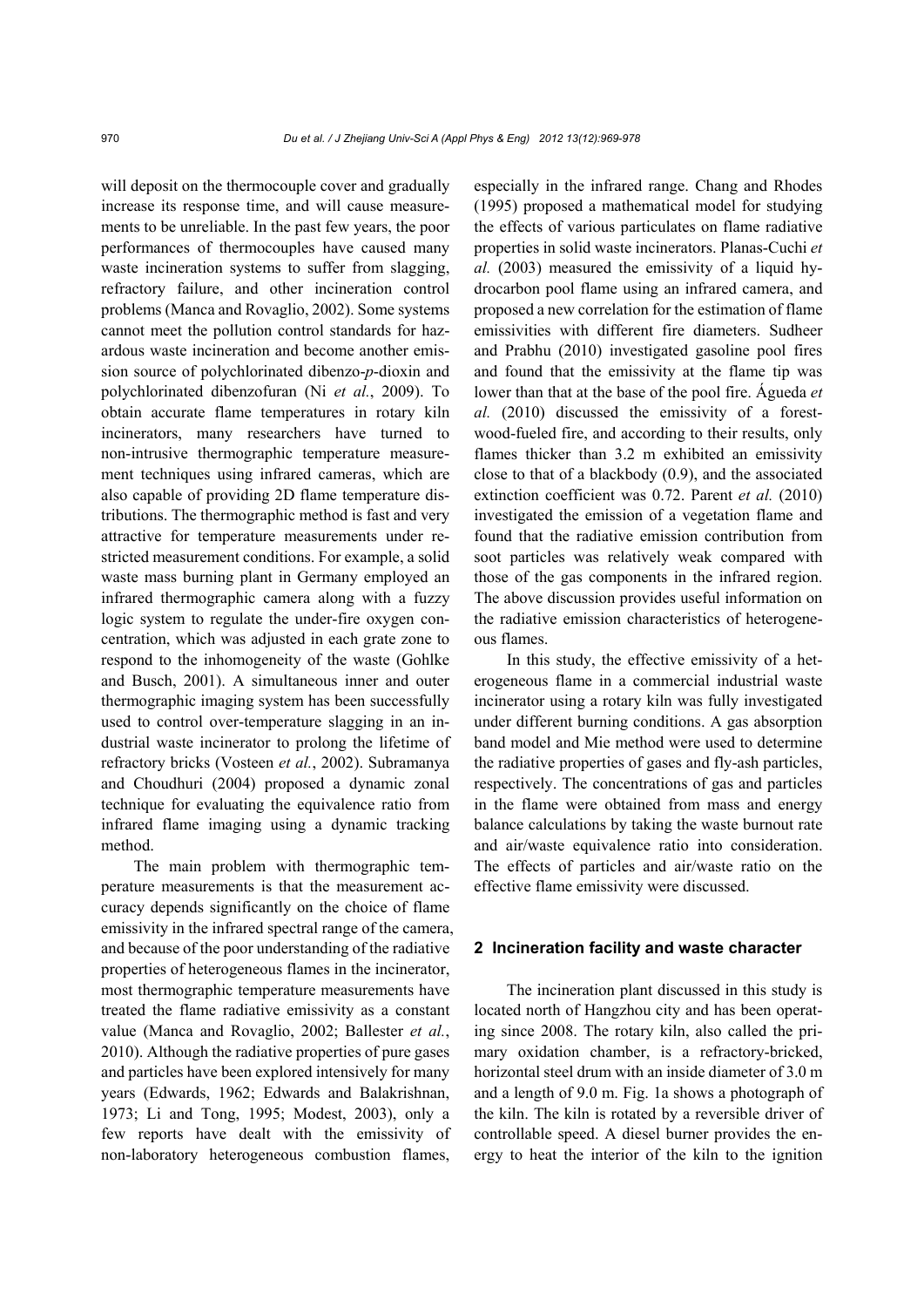temperature of the waste at startup, and to maintain the temperature when the heat value of the waste is insufficient. The primary oxidation air is fed in through the burner and the secondary air can be supplied through a damper in the front of the kiln. The hazardous waste is fed in using a hydraulically driven piston and moves as a segment along the kiln. The slag is discharged at the end of the kiln into a conveyer under cooling water. The gases evolved in the kiln flow to the secondary oxidation chamber, where complete combustion occurs. A schematic diagram of the incineration system is shown in Fig. 1b. The stationary thermocouples A and B act as temperature detectors for combustion monitoring and incinerator control.

The throughput capacity of the incinerator, which depends on the combustible components in the waste, is approximately 2000 kg/h and the heat value of the waste reaches 13000 kJ/kg. Table 1 shows an approximate analysis of a typical batch of waste and Table 2 gives the average ultimate analysis of the waste. In the following section, these data are used to calculate the concentrations of gases and fly-ash particles.

Since the incinerator was put into operation, several mal-operation accidents caused by incorrect flame temperatures from the thermocouples have occurred. In order to avoid further operational problems, an infrared camera was used, as shown in Fig. 1b. However, the measurement accuracy of a thermographic camera significantly depends on the choice of flame emissivity within the sensitive spectral range of the camera. The purpose of this study is to investigate the radiative properties of the flame and to determine the effective flame emissivity under different combustion conditions for accurate temperature measurement.



**Fig. 1 Hazardous waste incineration system using a rotary kiln as primary combustion chamber**  (a) Photograph of kiln incinerator; (b) Schematic diagram

| $\ldots$                |                  |             |                  |                      |                      |  |  |  |  |  |  |
|-------------------------|------------------|-------------|------------------|----------------------|----------------------|--|--|--|--|--|--|
| Item                    | Moisture $(\% )$ | Ash $(\% )$ | Volatiles $(\%)$ | Fixed carbon $(\% )$ | Heat value $(kJ/kg)$ |  |  |  |  |  |  |
| Tannery sludge          | 70.00            | 13.89       | 13.75            | 2.37                 | 8062.54              |  |  |  |  |  |  |
| Waste pesticide         | 5.00             | 7.74        | 66.40            | 20.85                | 13328.69             |  |  |  |  |  |  |
| Paint sludge            | 15.00            | 40.27       | 43.41            | 1.32                 | 11855.51             |  |  |  |  |  |  |
| Waste formaldehyde      | 7.50             | 0.40        | 91.04            | 1.06                 | 15571.23             |  |  |  |  |  |  |
| Waste polyurethane      | 5.00             | 0.27        | 93.99            | 0.74                 | 33344.99             |  |  |  |  |  |  |
| Refined chemical sludge | 15.00            | 20.04       | 32.88            | 32.08                | 18392.73             |  |  |  |  |  |  |
|                         |                  |             |                  |                      |                      |  |  |  |  |  |  |

Antirust waste 10.00 4.57 81.04 4.39 27346.59 Waste wood adhesive 15.00 10.75 53.44 20.82 16963.28

**Table 1 Approximate analyses of different hazardous wastes** 

**Table 2 Average ultimate analysis of the wastes in Table 1** 

| (%)<br>Moisture | (0)<br>Ash | (%)            | $H(\%)$ | N(%  | (%)  | (%)   | $Cl($ % $)$ | (kJ/kg)<br>LHV <sup></sup> |
|-----------------|------------|----------------|---------|------|------|-------|-------------|----------------------------|
| 40.38           | 14.55      | າາ ດາ<br>44.JL | 2.36    | 2.80 | 89.ر | 15.53 | $_{0.58}$   | 3050.27                    |

\* LHV: low heat value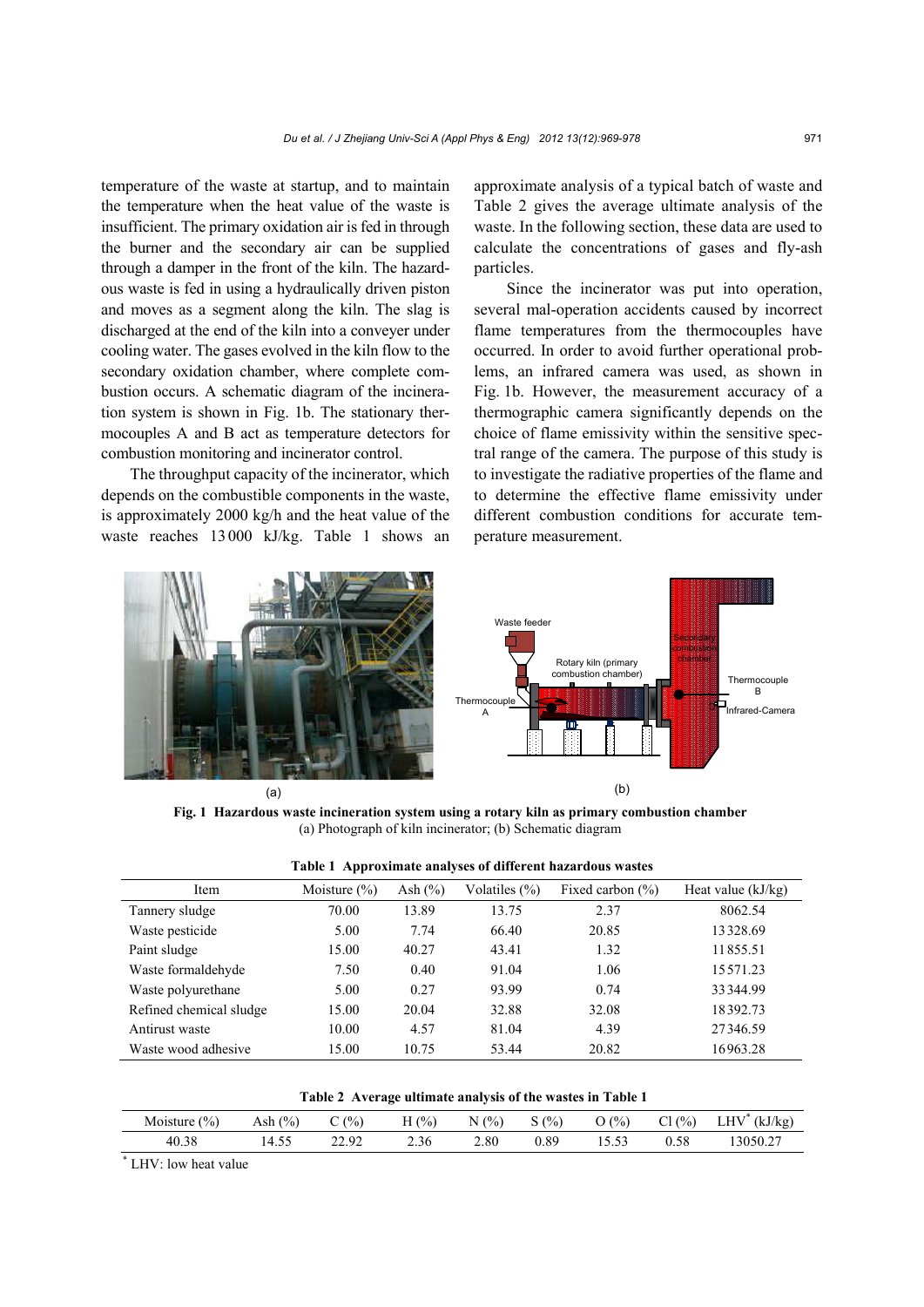### **3 Flame radiative property determination**

The infrared camera, which was sensitive to radiation from 750 to 1350  $cm^{-1}$ , was installed at the wall of the secondary combustion chamber, as shown in Fig. 2. In its spectral sensitivity range, the thermal radiation emitted from gases and particles is directional, so the effective emissivity  $\overline{\varepsilon}$  of the flame is obtained by averaging the emissivities from different directions as

$$
\overline{\varepsilon} = \frac{1}{\Delta \Omega} \int \varepsilon_{\hat{s}} d\Omega \approx \frac{1}{\Delta \Omega} \sum_{i=1}^{N} \varepsilon_{\hat{s}_i} d\Omega, \tag{1}
$$

where  $\Delta\Omega$  is the viewing angle of the camera and  $\varepsilon_{\hat{s}_i}$  is the effective flame emissivity along the direction  $\hat{s}$  within a small solid angle d $\Omega$ , and  $N$  is the number of discrete directions in Δ*Ω*.

As the emissions from gases and particles are spectrally dependent, the effective emissivity in direction  $\hat{\mathbf{s}}_i$  is formulated as (Modest, 2003)

$$
\varepsilon_{\hat{s}}(S) = \int_0^\infty \varepsilon_{\hat{s},\eta}(S) d\eta, \qquad (2)
$$
\n
$$
\varepsilon_{\hat{s},\eta}(S) = \varepsilon_{\rm w} \exp\left(-\int_0^S \kappa_\eta \, d\hat{s}'\right) + 1 - \exp\left(-\int_0^S \kappa_\eta \, d\hat{s}'\right)
$$
\n
$$
= \varepsilon_{\rm w} \exp\left[-\int_0^S (\kappa_{\eta,g} + \kappa_{\eta,p}) d\hat{s}'\right] \qquad (3)
$$
\n
$$
+ 1 - \exp\left[-\int_0^S (\kappa_{\eta,g} + \kappa_{\eta,p}) d\hat{s}'\right],
$$

where  $\kappa_{\eta, g}$  and  $\kappa_{\eta, p}$  are the monochromatic absorption coefficients of gases and particles, respectively, *S* is the geometric optical path length from the starting point at the refractory wall to the camera, and  $\varepsilon_w$  is the emissivity of the refractory wall.

In Eq. (3), it is implicitly assumed that the scattering of the particles is ignored and the radiative properties are calculated based on the path-average temperature, and the wall emission is diffusive. Similar assumptions have also been made by Grosshandler (1980) and Modest (1991) in calculating radiative heat transfer in inhomogeneous and nonisothermal media. The comparison made by Grosshandler between the exact value of the emissivity and those computed using the path-average temperature showed that even in the most unfavorable cases, the difference between them did not exceed 19%, and in many cases, it was just a fraction of 1%. Another thing that needs to be noted is that for a non-isothermal medium, the effective emissivity calculated from Eq. (3) is not a general property of the medium, but is optical path-dependent.

As the concentrations of gases and particles in the flame along the gas flow direction are non-uniform, to simplify the calculation, we divided the kiln into five sub-zones and indexed them from zone 1 to zone 5. The attached part of the secondary combustion chamber was indexed as zone 6. The gas and particle concentrations in each zone were considered to be uniform. The viewing angle of the camera was also separated into five small angles, from  $\hat{s}_0$  to  $\hat{s}_4$ , with equal intervals, as illustrated in Fig. 2.



**Fig. 2 Discrete combustion zone and discrete viewing angle of infrared camera (unit: mm)**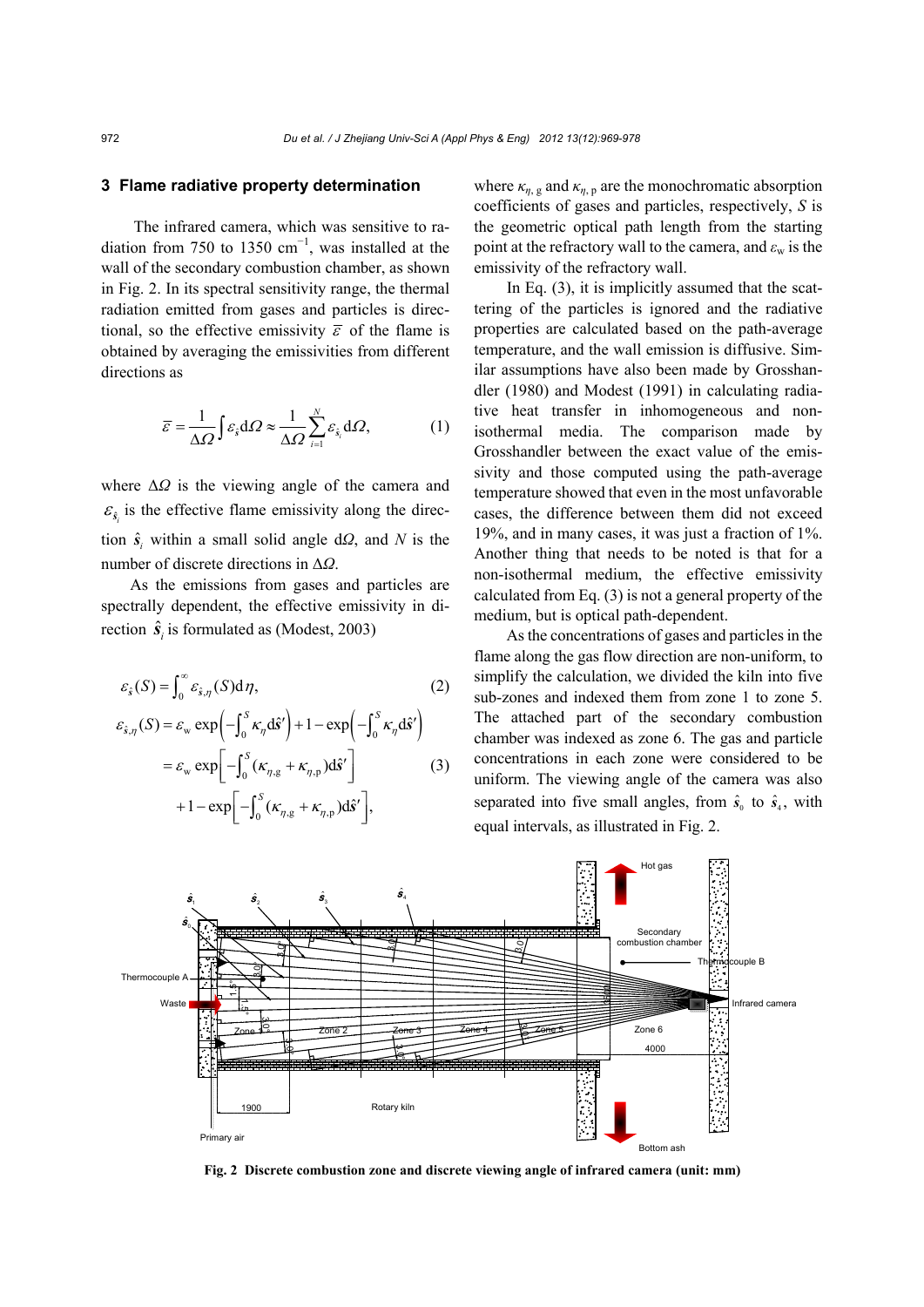Although the flame contains many different gas species, in the infrared range, most thermal radiation comes from  $CO<sub>2</sub>$  and  $H<sub>2</sub>O$  because of their numerous absorption bands and large volume fractions. In this study, the combined narrow- and wide-band model proposed by Li and Tong (1995) was used to calculate the spectral absorption coefficient for a mixture of  $CO<sub>2</sub>$  and  $H<sub>2</sub>O$  as

$$
\kappa_{\eta,g} = \frac{\rho(S_c/\delta)\sinh(\pi\beta/2)}{\cosh(\pi\beta/2) - \cos[2\pi(\eta - \eta_c)/\delta]},
$$
(4)

where  $\rho$  is the gas volume density,  $\eta_c$  is the central wavenumber of the gas absorption band, and  $S_c/\delta$  is the average absorption line intensity over the line spacing *δ*:

$$
S_c / \delta = (C_1 / C_3) \exp(-a |\eta - \eta_c| / C_3),
$$
 (5)

where *a* indicates the band type: *a*=1 for asymmetric bands and  $a=2$  for symmetric bands.  $C_1$  is the integrated band intensity and  $C_3$  is the band width.  $\beta$  in Eq. (4) is the broadening parameter, and can be formulated as

and

$$
P_{\rm e} = [p_{\rm T} / p_0 + (b-1)p_{\rm a} / p_0]^n, \qquad (7)
$$

 $\beta = C_2^2 P_e / (4C_1 C_3),$  (6)

where  $p_a$  is the partial pressure of the gas,  $p_0$  and  $p_T$ are the reference and total pressures, respectively, of the mixture, and  $C_2$ ,  $b$ , and  $n$  are correlation parameters. More detailed descriptions of these parameters can be found in (Li *et al.*, 1995).

For the fly-ash particles contained in the flame, the absorption coefficient can be formulated as

$$
\kappa_{\eta, \mathbf{p}} = \pi \int_0^\infty Q_{\text{abs}}(\eta, r) r^2 n(r) \, \text{d}r,\tag{8}
$$

where  $n(r)$  is the particle number density distribution function. In this study, the modified *γ*-distribution,  $n(r) = A \cdot r^{\gamma} \exp(-B \cdot r^{\delta})$ , was used.  $Q_{\text{abs}}(\eta, r)$  is the absorption cross-section of a single particle, which is calculated using the Mie method (Bohren and Huffman, 1983).

The detailed calculation of the effective flame emissivity in a rotary kiln burning solid waste can be

summarized as follows.

Step 1: Set the air/waste equivalence ratio  $\phi$  and determine the waste burnout rate for each zone.

Step 2: Calculate the gas species partial pressure in each zone:

$$
p_{k,i} = \frac{V_{k,i}}{V_{\text{gas},i}} \cdot p_0, \ k: \text{CO}_2, \text{H}_2\text{O},\tag{9}
$$

where  $V_{k,i}$  is the volume of gas  $k$  in zone  $i$  generated per kilogram of waste:

$$
V_{k,i} = \alpha_i \cdot V_{\text{gas}}^0 \cdot \beta_{k,\text{gas}}^0 + (\phi - \alpha_i) \cdot V_{\text{air}}^0 \cdot \beta_{k,\text{air}}^0, \qquad (10)
$$

where  $\alpha_i$  is the local air/waste ratio for zone *i*,  $\beta_{k,\text{gas}}^0$ and  $\beta_{k \text{ air}}^0$  are the volumetric partial ratios of gas species *k* in the flame and supplied air under stoichiometric conditions, and  $V_{\text{gas},i}$  is the total gas volume:

$$
V_{\text{gas},i} = \alpha_i \cdot V_{\text{gas}}^0 + (\phi - \alpha_i) \cdot V_{\text{air}}^0, \qquad (11)
$$

where  $V_{\text{gas}}^0$  and  $V_{\text{air}}^0$  are the theoretical volumes of flue gas and supplied air, respectively. These can be obtained from the ultimate analysis data for the waste mixture in Table 2 using the following equations:

$$
V_{\text{air}}^{0} = 0.0889 \cdot (m_{\text{C}} + 0.375 \cdot m_{\text{s}})
$$
  
+ 0.265 \cdot m\_{\text{H}} - 0.0333 \cdot m\_{\text{o}},  

$$
V_{\text{gas}}^{0} = 0.01866 \cdot (m_{\text{C}} + 0.375 \cdot m_{\text{s}}) + 0.79 \cdot V_{\text{air}}^{0}
$$
  
+ 0.8 \cdot m\_{\text{N}} / 100 + 0.111 \cdot m\_{\text{H}} (13)  
+ 0.0124 \cdot m\_{\text{moisture}} + 0.0161 \cdot V\_{\text{air}}^{0},

where  $m<sub>C</sub>$ ,  $m<sub>H</sub>$ ,  $m<sub>O</sub>$ ,  $m<sub>N</sub>$  and  $m<sub>S</sub>$  are the ultimate weight compositions of carbon, hydrogen, oxygen, nitrogen and sulfur, respectively, and  $m_{\text{moisture}}$  is the water content.

Step 3: Determine the volume number density of the fly-ash particles in each zone. The number density function can be expressed as

$$
n_i(r) = \frac{3}{4} \frac{f_v(r) \cdot F_{p,i}}{\pi \cdot r^3},
$$
 (14)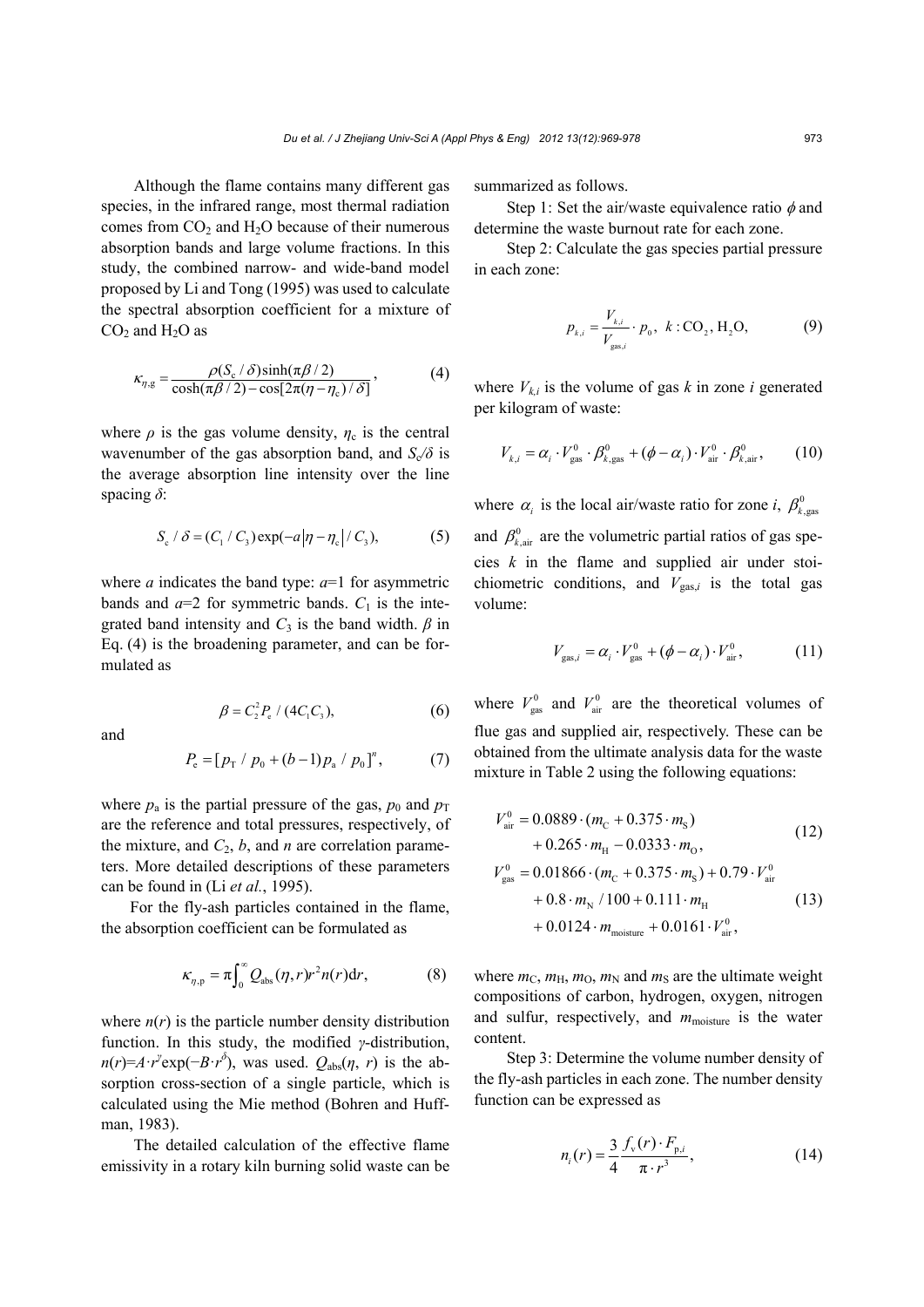$$
F_{\mathbf{p},i} = \frac{\alpha_i \cdot \chi \cdot m_{\text{ash}}}{\rho_{\text{ash}} \cdot V_{\text{gas},i}},
$$
\n(15)

where  $f_v(r)$  is the volume fraction distribution function with respect to the particle radius, and  $F_{v,i}$  is the volume fraction in zone *i*, which is calculated from the mass ratio *χ* of fly-ash particles in the total ash content.

Step 4: Calculate the monochromatic absorption coefficients of gases and fly-ash particles according to the band model and Mie method, based on the path-average temperature:

$$
\exp\left(-\int_0^{S_i} k_{\eta,g} d\hat{\mathbf{s}}'\right) = \exp\left(-\sum_{j=1}^6 (\kappa_{\eta,g,j}) \cdot \Delta L_{j,i}\right), \quad (16a)
$$

$$
\exp\left(-\int_0^{S_i} k_{\eta,\mathfrak{p}} d\hat{\mathbf{s}}'\right) = \exp\left(-\sum_{j=1}^6 \left(\kappa_{\eta,\mathfrak{p},j}\right) \cdot \Delta L_{j,i}\right),\quad (16b)
$$

where  $\kappa_{\eta, g, j}$  and  $\kappa_{\eta, p, j}$  are the monochromatic absorption coefficients of the gas and particles in zone *j*, respectively, and  $\Delta L_{j,i}$  is the geometric length of path  $\hat{s}_i$  in zone *j*.

Step 5: Calculate the flame emissivities along different optical paths through spectral integration, and calculate the band effective emissivity of the flame in the kiln, based on Eq.  $(1)$ :

$$
\varepsilon_{\hat{s}}(S_i) = \int_{\eta_i}^{\eta_2} \varepsilon_{\hat{s},\eta}(S_i) \mathrm{d}\eta,\tag{17}
$$

$$
\overline{\varepsilon} = \frac{1}{\Delta \Omega} \sum_{i=0}^{4} \varepsilon_{\hat{s}_i} d\Omega_j, \qquad (18)
$$

where  $\eta_1$  and  $\eta_2$  are the lower and upper values of the spectral sensitivity range of the camera, respectively. Then  $\bar{\varepsilon}$  can be used for thermographic temperature measurements.

## **4 Results and discussion**

As mentioned in the previous section, the chamber of the rotary kiln and the viewing angle of the camera were divided into six sub-zones and five sub-angles, respectively, as shown in Fig. 2. According to the above calculation steps, in order to determine the gas and particle compositions in the flame for radiative property calculations, the air/waste equivalence ratio and burnout rate of the waste in each zone should be known first. In this study, three air/waste equivalence ratios, 1.0, 1.4, and 1.8, were set by adjusting the supplied air. The waste burnout rates of zone 1 and zone 6 were measured by direct sampling analysis. The results were approximately 0.5 and 1.0, respectively. The burnout rates of other zones were then deduced by linear interpolation. The mass ratio of fly-ash particles measured by the gas sampling method was approximately 20% of the total ash content. After the air/waste ratio and burnout rate were known, we calculated the flame temperature and path-average temperature and flame compositions based on the waste components in Table 2, according to the heat and mass balance theory (Law, 2006). The total gas pressure in the incinerator was kept at about 100 Pa below ambient atmospheric pressure to avoid leakage of hot gas. The wall temperatures of different zones were set to be the same as the flame temperature in the same zone, and the wall emissivity was about 0.76, depending on the material (Modest, 2003).

The pressures of  $CO<sub>2</sub>$  and  $H<sub>2</sub>O$ , and the volume fraction of fly-ash particles in different zones for three air/waste equivalence ratios are plotted in Fig. 3. All the values increased linearly from zone 1 to zone 6 as the burnout rate increased from 0.5 to 1.0. When the air/waste equivalence ratio increased from 1.0 to 1.8, the gas pressure and particle volume fraction decreased quickly because the flame gas was diluted by abundant excess air. The volume fraction of the fly-ash particle cloud in the flame was approximately 7.5×10<sup>−</sup><sup>6</sup> under chemical equilibrium combustion conditions.

The spectral radiative properties of the particles and gases under stoichiometric conditions ( $\phi$ =1.0) are given in Fig. 4. For the particles, the complex refractive index required by the Mie method was determined using Chang (1995)'s equation.

Figs. 4a and 4b show the spectral radiative coefficients and scattering phase functions of the fly-ash cloud for different wavenumbers. Because of the relatively small volume fraction, the absorption and scattering coefficients of the fly-ash cloud are relatively small, and the scattering is approximately twice as strong as the absorption. From the scattering phase function of the fly-ash cloud at five typical wavenumbers, we can see that more than 90% of the total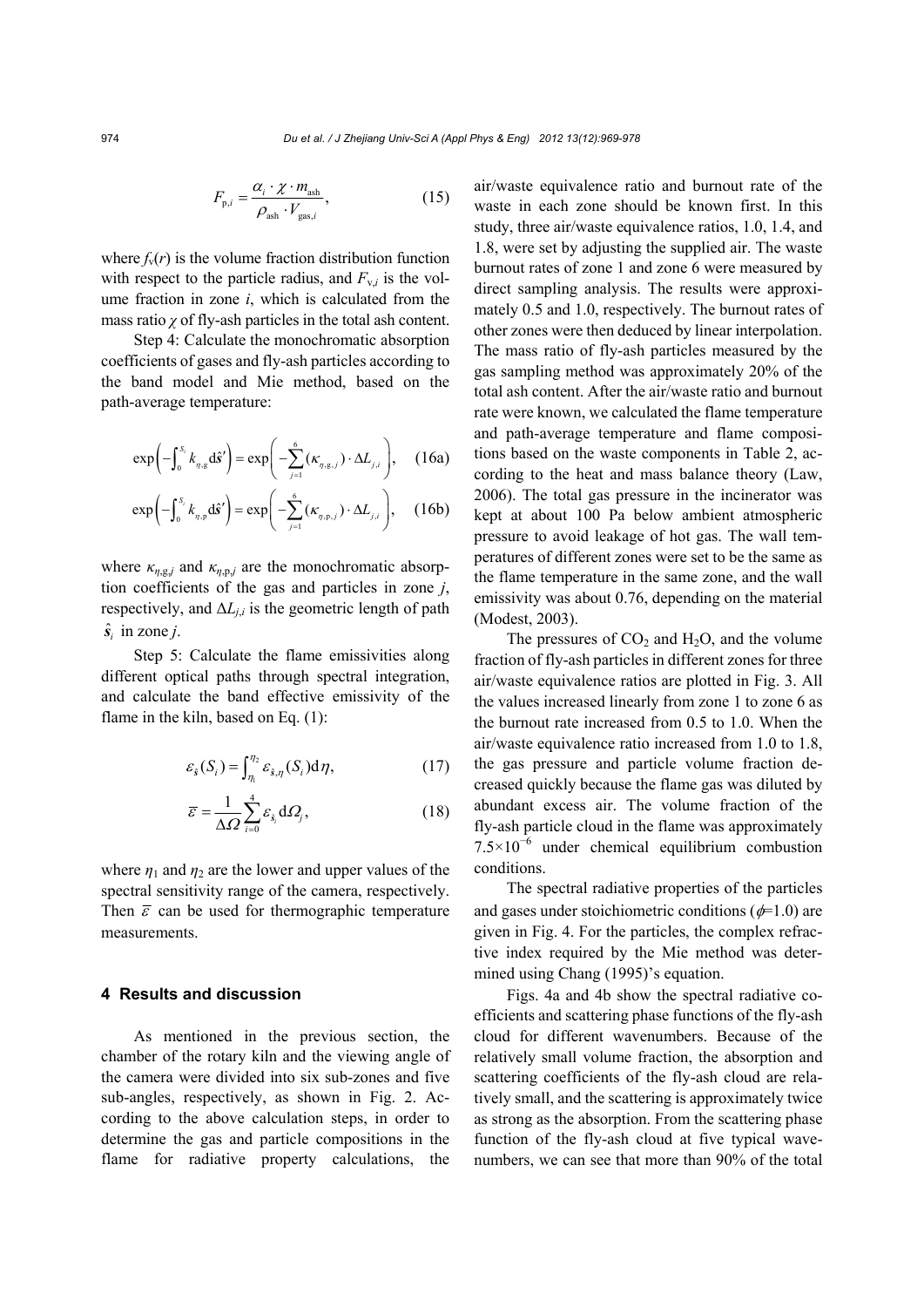







Radiative coefficients (a) and scattering phase functions (b) of fly-ash particles; Spectral transmissivities of gases along different directions (c); Absorption line intensities of  $CO<sub>2</sub>(d)$  and  $H<sub>2</sub>O$  (e)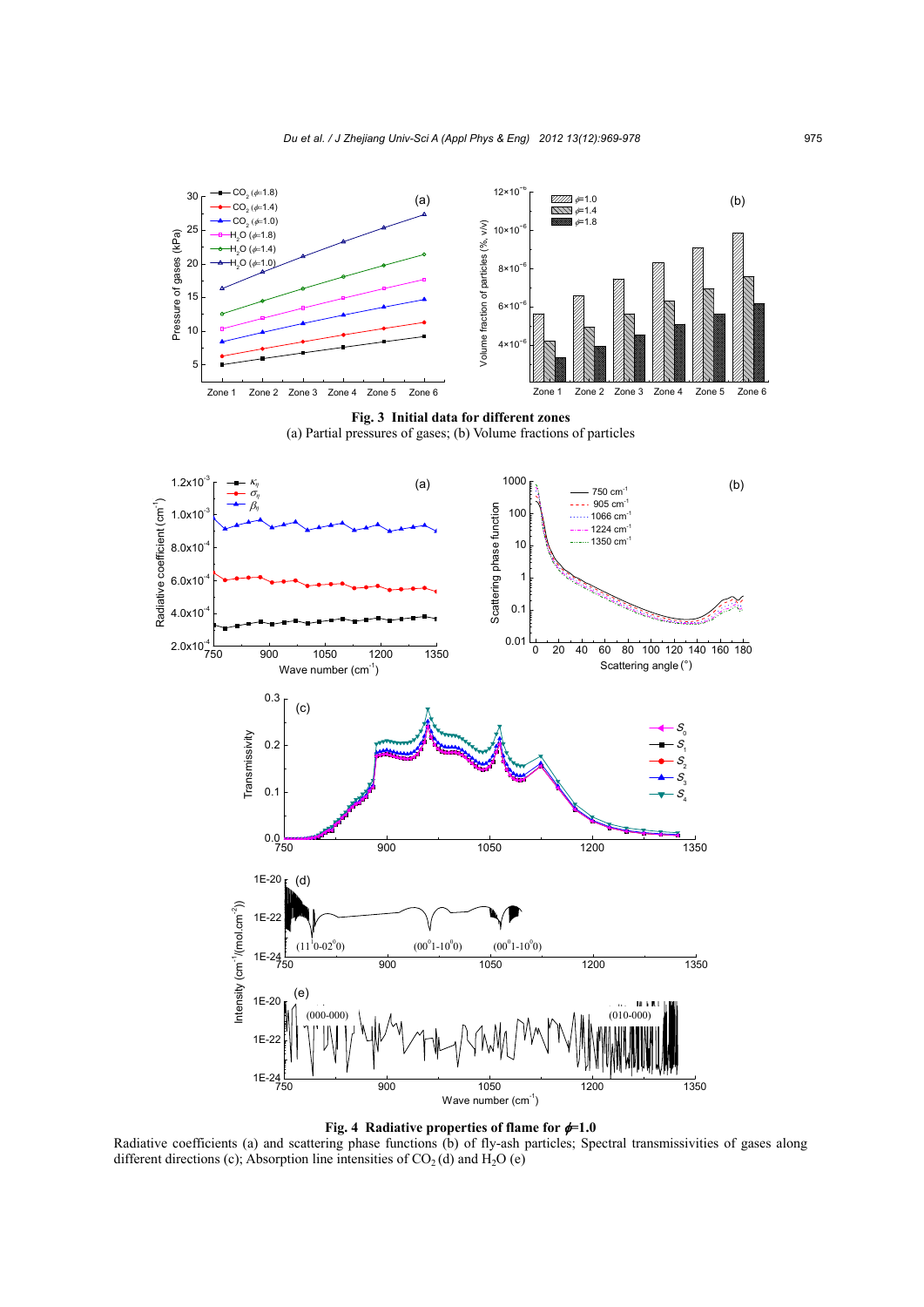scattered energy was redirected forward within a cone of 10° from the direction of transmission. Modest (2003) suggested that in heat transfer applications, we may neglect such scattering effects and treat them as transmission. Thus, neglecting the fly-ash scattering in Eq. (3) is reasonable.

For gases, the spectral transmissivity under different directions is illustrated, along with the absorption line intensity selected from the HITEMP database (Figs. 4c–4e) (Rothman *et al.*, 2010). The absorption of the gases between 750 and 1350  $\text{cm}^{-1}$  was dominated by the  $(11<sup>1</sup>0-02<sup>0</sup>0)$ ,  $(00<sup>0</sup>1-10<sup>0</sup>0)$ , and  $(00^01 - 10^00)$  bands of CO<sub>2</sub>, and  $(000 - 000)$  and  $(010-000)$  bands of H<sub>2</sub>O. The spectral transmissivities in different directions were very similar and inversely proportional to the geometric path length. A discrepancy appears between 850 and  $1100 \text{ cm}^{-1}$ , where the absorption was relatively weak.

When the wavenumber is less than 800  $cm^{-1}$  or larger than  $1200 \text{ cm}^{-1}$ , the gas becomes nontransparent because the geometric path length is larger than the optical thickness as a result of the strong absorptions of  $CO<sub>2</sub>$  and  $H<sub>2</sub>O$ .

The integrated spectral transmissivities of gases and particles over the viewing angle of the infrared camera are plotted in Fig. 5. Because the pressures of  $CO<sub>2</sub>$  and  $H<sub>2</sub>O$  in the flame were diluted by infrared transparent  $N_2$  and  $O_2$  from excess air, the transmissivity of the flame increases with equivalence ratio, especially between 850 and 1100  $cm^{-1}$ . The peak of the spectrum appears near 950 cm<sup>-1</sup>. Fig. 5 also gives the transmissivity without particles. Compared with gases, the absorption caused by the fly-ash cloud is ignorable. The maximum relative difference at 975  $cm^{-1}$  is less than 1.5%. Such a negligible difference is expected because of the small volume fraction of fly-ash particles in the flame.

Based on the spectral transmissivity, the effective flame emissivities under different air/waste equivalence ratios were deduced and results are shown in Fig. 6. For the waste components discussed in this study, the effective emissivity changed from 0.89 to 0.80 when the air/waste equivalence ratio increased from 1.0 to 1.8, which is very close to the emissivities used by other researchers for similar flames (Manca and Rovaglio, 2002; Planas-Cuchi *et al.*, 2003). However, as thermographic temperature measurements are very sensitive to flame emissivity, we suggested a fitting function to relate the flame emissivity to the air/waste equivalence ratio:

$$
\overline{\varepsilon} = 1.0944 - 0.25225 \times \phi + 0.04957 \times \phi^2, \qquad (19)
$$
  
 
$$
\phi \in [1.0, 1.8].
$$



**Fig. 5 Spectral transmissivities with and without particles under different air/waste equivalence ratios**



**Fig. 6 Fitting curve of effective flame emissivity with respect to air/waste equivalence ratio**

This equation was used for adjusting the flame emissivity to improve the on-line flame temperature measurement accuracy, because when the heat value of the waste is maintained at a constant level, the effective flame emissivity only depends on the air/waste ratio. Fig. 7 shows thermographic temperature images with different emissivity settings of the flame in the kiln burning the same waste discussed in this study, for  $\phi$ =1.28. According to Eq. (19), the correct flame emissivity should be 0.85, and the temperature would be overestimated with an emissivity smaller than 0.85 and underestimated with an emissivity larger than 0.85. The maximum measurement discrepancy with an incorrect emissivity would exceed 100 °C.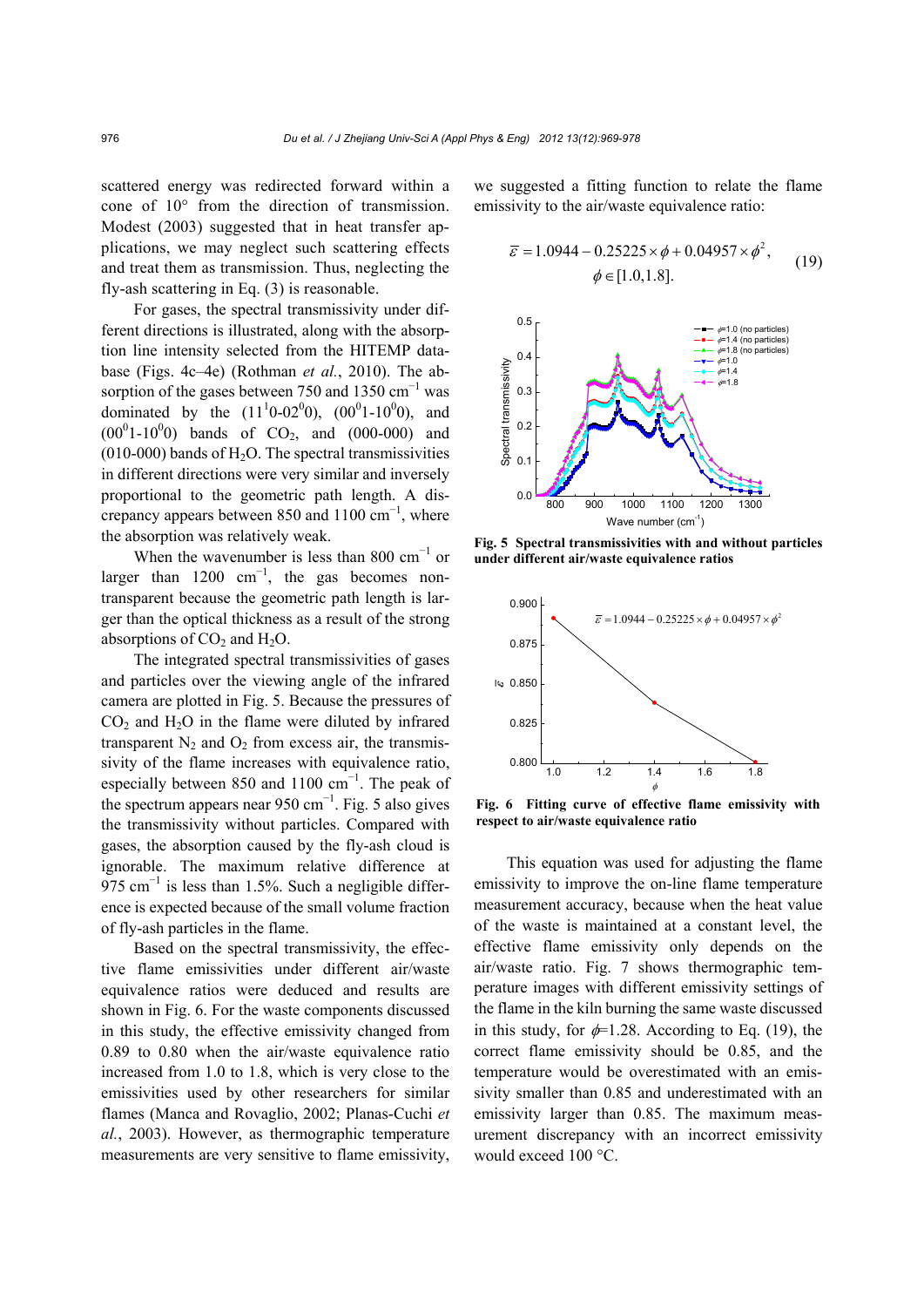

**Fig. 7 Flame thermographic images with different emissivity settings**

To evaluate the temperature measurement accuracy, fifty thermographic images were captured and post-processed with different flame emissivities calculated using Eq. (19). The average temperature was compared with that measured by thermocouple B installed at the rear part of the kiln (Figs. 1 and 2). The temperatures obtained using these two methods under different air/waste equivalence ratios are plotted in Fig. 8. If the flame emissivity is set to be constant, the temperature would be underestimated for the flame with an increased air/waste equivalence ratio, and over-measured with a decreased ratio. The maximum variance of the flame temperature would exceed 90 °C, which could cause operational problems such as slagging and refractory failure. If the emissivity is adjusted according to Eq. (19), the temperature measurement accuracy is significantly improved.



**Fig. 8 Flame temperatures measured using thermocouple and thermographic cameras with different flame emissivity settings**

## **5 Conclusions**

Accurate and fast flame temperature measurement is essential for the safety of waste-incineration systems and pollutant control. A non-intrusive thermographic method using an infrared camera is the most promising method for achieving accurate real-time temperature measurements. However, the measurement accuracy of the thermographic method strongly depends on the flame emissivity setting. In this study, the effective flame emissivity in a rotary kiln incinerator burning hazardous solid waste under different air/waste equivalence ratios was investigated numerically, using a combined narrow- and wide-band model and Mie method. The results show that the spectral transmissivity of the heterogeneous combustion flame in the kiln is dominated by  $H_2O$ and  $CO<sub>2</sub>$  in the infrared range. The effects of fly-ash particles on the effective emissivity are ignorable. A fitting function for flame emissivity with respect to the air/waste equivalence ratio was proposed. Experimental measurement results suggested that the temperature measurement accuracy could be greatly improved by adjusting the flame emissivity setting according to the air/waste equivalence ratio.

#### **References**

- Águeda, A., Pastor, E., Pérez, Y., Planas, E., 2010. Experimental study of the emissivity of flames resulting from the combustion of forest fuels. *International Journal of Thermal Sciences*, **49**(3):543-554. [doi:10.1016/j.ijthermalsci.2009.09.006]
- Ballester, J., Garcia-Armingol, T., 2010. Diagnostic techniques for the monitoring and control of practical flames. *Progress in Energy and Combustion Science*, **36**(4): 375-411. [doi:10.1016/j.pecs.2009.11.005]
- Bohren, C.F., Huffman, D.R., 1983. Absorption and Scattering of Light by Small Particles. John Wiley & Sons, New York, p.128.
- Buekens, A., Huang, H., 1998. Comparative evaluation of techniques for controlling the formation and emission of chlorinated dioxins/furans in municipal waste incineration. *Journal of Hazardous Materials*, **62**(1):1-33. [doi:10.1016/S0304-3894(98)00153-8]
- Chang, F.C., Rhodes, C.A., 1995. Computer Modeling of Radiation and Combustion in a Rotary Solid-Waste Incinerator. Argonne National Lab, US Department of Energy Report ANL/ET/CP-85778.
- Docquier, N., Candel, S., 2002. Combustion control and sensors: a review. *Progress in Energy and Combustion Science*, **28**(2):107-150. [doi:10.1016/S0360-1285(01) 00009-0]
- Edwards, D.K., 1962. Radiation interchanges in a non-gray enclosure containing an isothermal carbon dioxide and nitrogen gas mixture. *Journal of Heat Transfer*, **84**(1): 1-11. [doi:10.1115/1.3684283]
- Edwards, D.K., Balakrishnan, A., 1973. Thermal radiation by combustion gases. *International Journal of Heat and Mass Transfer*, **16**(1):25-40. [doi:10.1016/0017-9310(73) 90248-2]